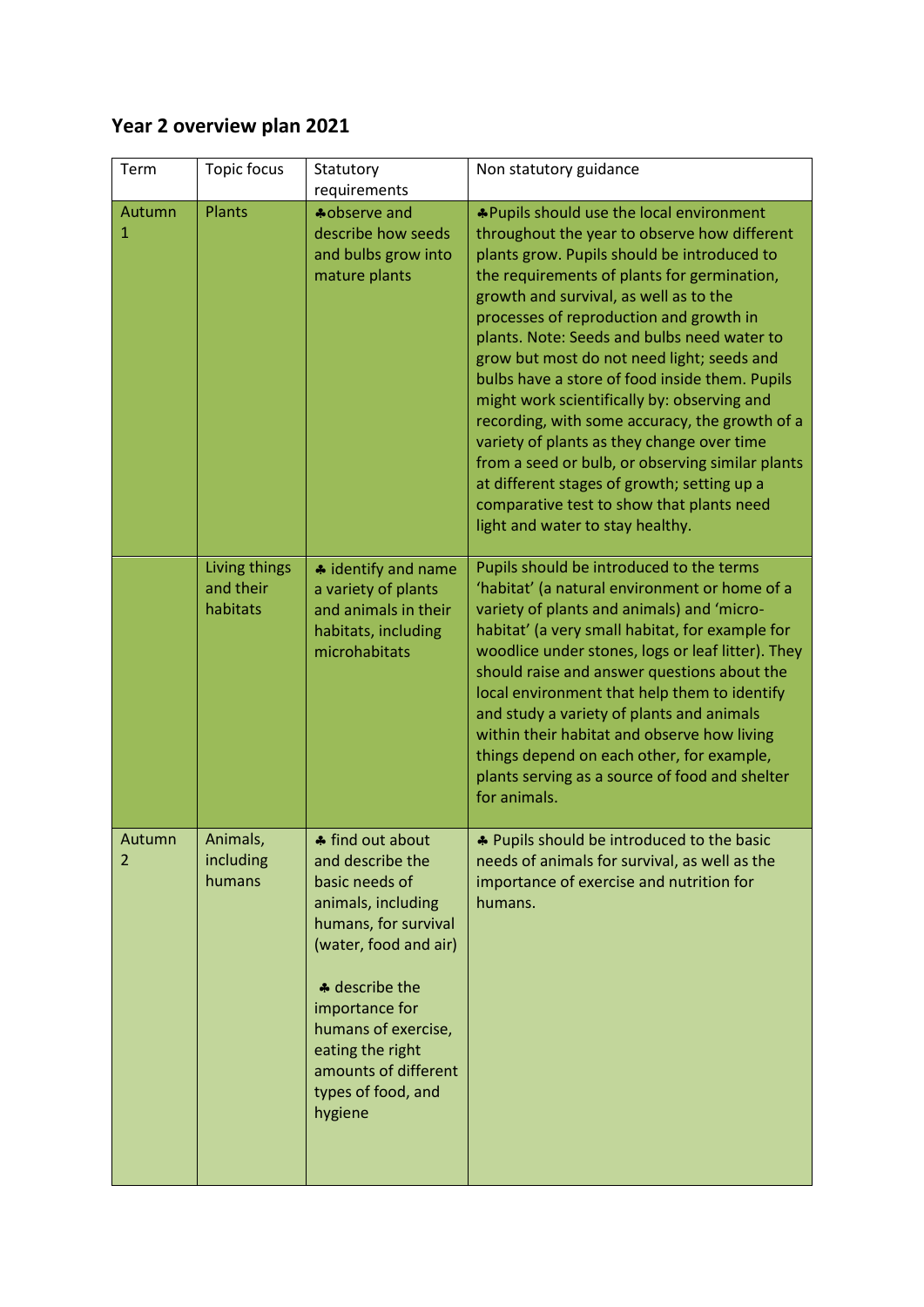| Spring 1    | <b>Materials</b> | <b>*</b> identify and<br>compare the<br>suitability of a<br>variety of everyday<br>materials, including<br>wood, metal, plastic,<br>glass, brick, rock,<br>paper and<br>cardboard for<br>particular uses<br>♣ find out how the<br>shapes of solid<br>objects made from<br>some materials can<br>be changed by<br>squashing, bending,<br>twisting and<br>stretching. | *Pupils should identify and discuss the uses of<br>different everyday materials so that they<br>become familiar with how some materials are<br>used for more than one thing (metal can be<br>used for coins, cans, cars and table legs; wood<br>can be used for matches, floors, and telegraph<br>poles) or different materials are used for the<br>same thing (spoons can be made from plastic,<br>wood, metal, but not normally from glass).<br>They should think about the properties of<br>materials that make them suitable or<br>unsuitable for particular purposes and they<br>should be encouraged to think about unusual<br>and creative uses for everyday materials.<br>Pupils might find out about people who have<br>developed useful new materials, for example<br>John Dunlop, Charles Macintosh or John<br>McAdam.<br>*Pupils might work scientifically by:<br>comparing the uses of everyday materials in<br>and around the school with materials found in<br>other places (at home, the journey to school,<br>on visits, and in stories, rhymes and songs);<br>observing closely, identifying and classifying<br>the uses of different materials, and recording<br>their observations. |
|-------------|------------------|---------------------------------------------------------------------------------------------------------------------------------------------------------------------------------------------------------------------------------------------------------------------------------------------------------------------------------------------------------------------|---------------------------------------------------------------------------------------------------------------------------------------------------------------------------------------------------------------------------------------------------------------------------------------------------------------------------------------------------------------------------------------------------------------------------------------------------------------------------------------------------------------------------------------------------------------------------------------------------------------------------------------------------------------------------------------------------------------------------------------------------------------------------------------------------------------------------------------------------------------------------------------------------------------------------------------------------------------------------------------------------------------------------------------------------------------------------------------------------------------------------------------------------------------------------------------------------------|
| Spring<br>2 | Plants           | ♣ find out and<br>describe how plants<br>need water, light<br>and a suitable<br>temperature to<br>grow and stay<br>healthy.                                                                                                                                                                                                                                         | ♣. Pupils should be introduced to the<br>requirements of plants for germination,<br>growth and survival, as well as to the<br>processes of reproduction and growth in<br>plants. Note: Seeds and bulbs need water to<br>grow but most do not need light; seeds and<br>bulbs have a store of food inside them. Pupils<br>might work scientifically by: observing and<br>recording, with some accuracy, the growth of a<br>variety of plants as they change over time<br>from a seed or bulb, or observing similar plants<br>at different stages of growth; setting up a<br>comparative test to show that plants need<br>light and water to stay healthy.                                                                                                                                                                                                                                                                                                                                                                                                                                                                                                                                                 |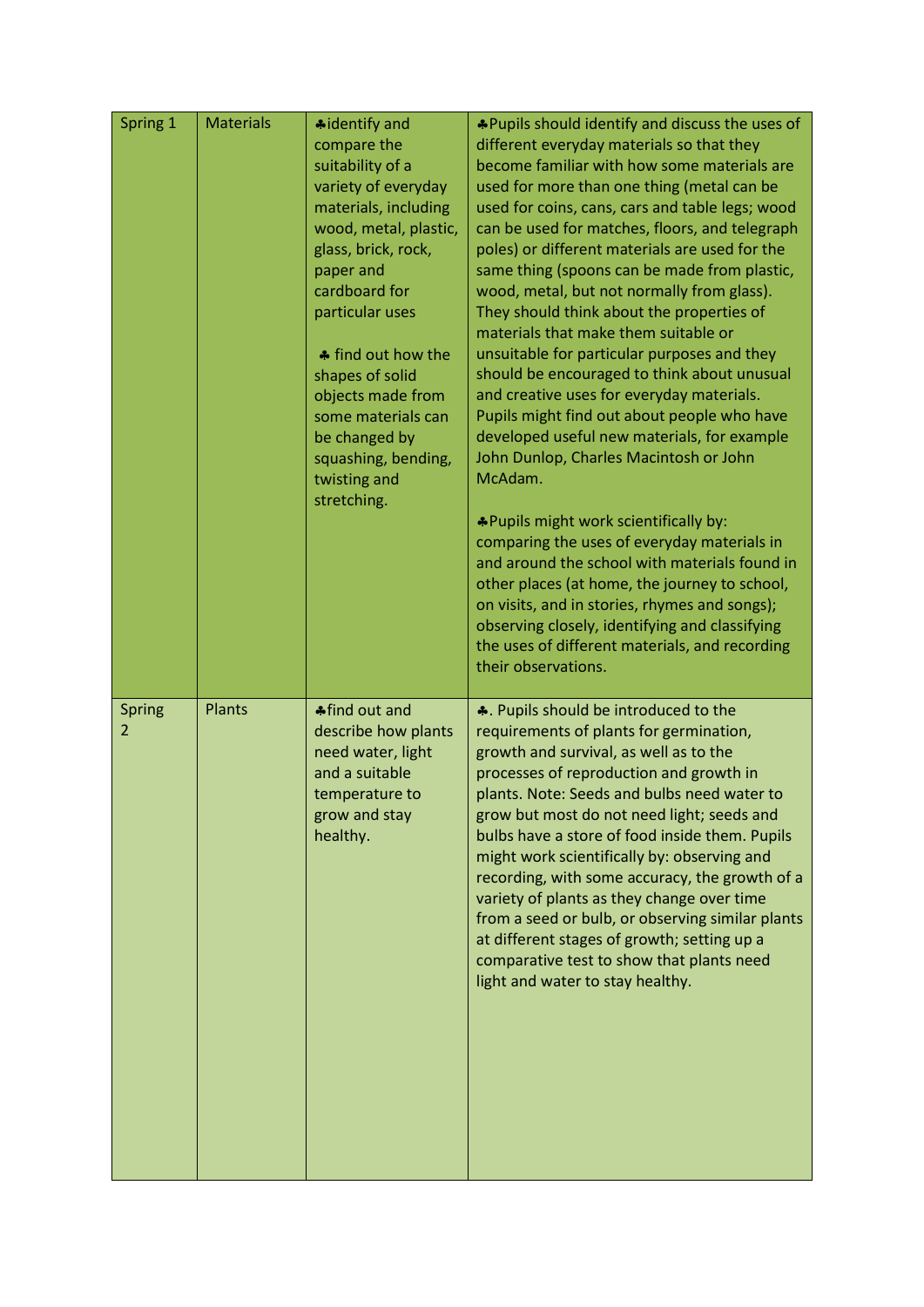| Summer<br>1 | Plants-this is<br>continued<br>from end of<br>spring term | ♣ find out and<br>describe how plants<br>need water, light<br>and a suitable<br>temperature to<br>grow and stay<br>healthy.                                                                                                                                                                                                                                     | *Pupils should be introduced to the<br>requirements of plants for germination,<br>growth and survival, as well as to the<br>processes of reproduction and growth in<br>plants. Note: Seeds and bulbs need water to<br>grow but most do not need light; seeds and<br>bulbs have a store of food inside them. Pupils<br>might work scientifically by: observing and<br>recording, with some accuracy, the growth of a<br>variety of plants as they change over time<br>from a seed or bulb, or observing similar plants<br>at different stages of growth; setting up a<br>comparative test to show that plants need<br>light and water to stay healthy.                                                                                                                                                                                                                                                                                     |
|-------------|-----------------------------------------------------------|-----------------------------------------------------------------------------------------------------------------------------------------------------------------------------------------------------------------------------------------------------------------------------------------------------------------------------------------------------------------|-------------------------------------------------------------------------------------------------------------------------------------------------------------------------------------------------------------------------------------------------------------------------------------------------------------------------------------------------------------------------------------------------------------------------------------------------------------------------------------------------------------------------------------------------------------------------------------------------------------------------------------------------------------------------------------------------------------------------------------------------------------------------------------------------------------------------------------------------------------------------------------------------------------------------------------------|
| Summer<br>2 | Animals,<br>including<br>humans                           | *notice that<br>animals, including<br>humans, have<br>offspring which<br>grow into adults                                                                                                                                                                                                                                                                       | *notice that animals, including humans, have<br>offspring which grow into adults<br>The following examples might be used: egg,<br>chick, chicken; egg, caterpillar, pupa, butterfly;<br>spawn, tadpole, frog; lamb, sheep. Growing<br>into adults can include reference to baby,<br>toddler, child, teenager, adult. Pupils might<br>work scientifically by: observing, through video<br>or first-hand observation and measurement,<br>how different animals, including humans,<br>grow; asking questions about what things<br>animals need for survival and what humans<br>need to stay healthy; and suggesting ways to<br>find answers to their questions.                                                                                                                                                                                                                                                                              |
|             | Living things<br>and their<br>habitats                    | *explore and<br>compare the<br>differences between<br>things that are<br>living, dead, and<br>things that have<br>never been alive<br>* identify that most<br>living things live in<br>habitats to which<br>they are suited and<br>describe how<br>different habitats<br>provide for the basic<br>needs of different<br>kinds of animals and<br>plants, and how | *Pupils should be introduced to the idea that<br>all living things have certain characteristics<br>that are essential for keeping them alive and<br>healthy. They should raise and answer<br>questions that help them to become familiar<br>with the life processes that are common to all<br>living things. Pupils should be introduced to<br>the term 'micro-habitat' (a very small habitat,<br>for example for woodlice under stones, logs or<br>leaf litter). They should raise and answer<br>questions about the local environment that<br>help them to identify and study a variety of<br>plants and animals within their habitat and<br>observe how living things depend on each<br>other, for example, plants serving as a source<br>of food and shelter for animals. Pupils should<br>compare animals in familiar habitats with<br>animals found in less familiar habitats, for<br>example, on the seashore, in woodland, in the |